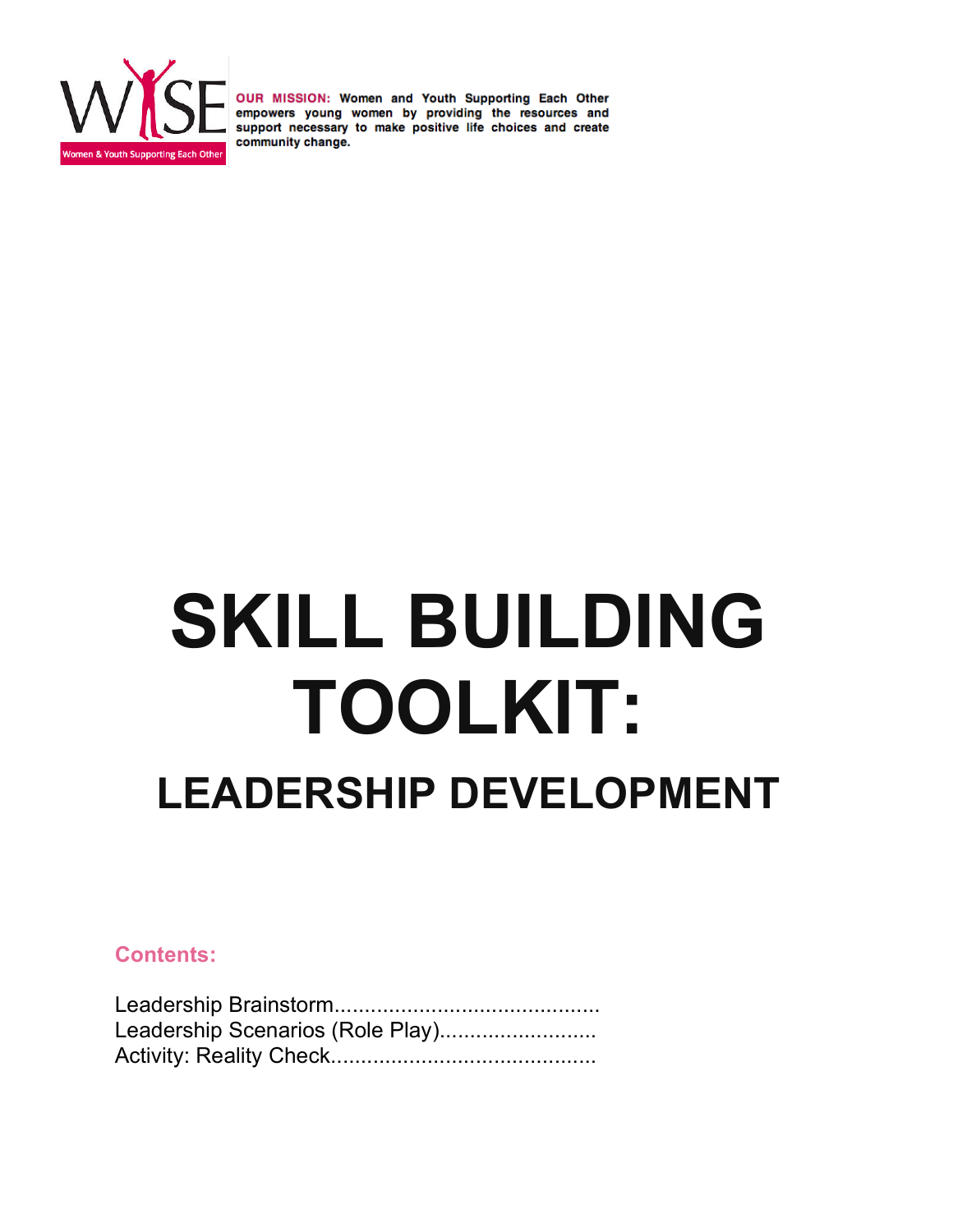

# **Leadership Brainstorm**

All-group discussion 10-15 minutes

**PURPOSE**: The Leadership Brainstorm activity is designed to warm up the directors' minds as they begin to think about what it means to be a leader. It is an opportunity for free-association and creativity. There are no wrong answers.

**DIRECTIONS**: On the chalkboard, write the following 3 terms: MENTORSHIP, EMPOWERMENT, and COURAGE. On a blank piece of paper, have directors divide the space into 3 parts. For one minute, have them silently write down any words/phrases that they associate with MENTORSHIP. Once that minute is up, move on to do one minute for EMPOWERMENT, and then one minute for COURAGE. After the silent brainstorm, the group will debrief as a whole for each term. One term at a time, have the directors share their list with the group. Many words/phrases will probably be repeated. The ones that are most often repeated should be written up on the board under the main term. The facilitator should ask the following questions throughout the exercise (along with any other points of discussion that may arise):

-Why do you think you associated that word/phrase with this term? -How does this word/phrase embody the term?

-Can you think of a specific example in which you or someone you know embodied this word/phrase? -What words/phrases come up most often? -Are there any other words/phrases that should be added?

-What are a few words/phrases that you feel DO NOT embody the terms?

**NEXT STEPS**: After the group discussion is over, the facilitator should transition the group into Part II of the Leadership Development Activity Package: Leadership Scenarios. To do this, the facilitator can ask the following questions:

-Has there been a time in WYSE where you or a fellow director/mentor encountered a difficult situation? -How did she handle this situation? -Did she succeed? Why or why not?

-What was the outcome?

-What specific leadership traits did she use to handle that situation?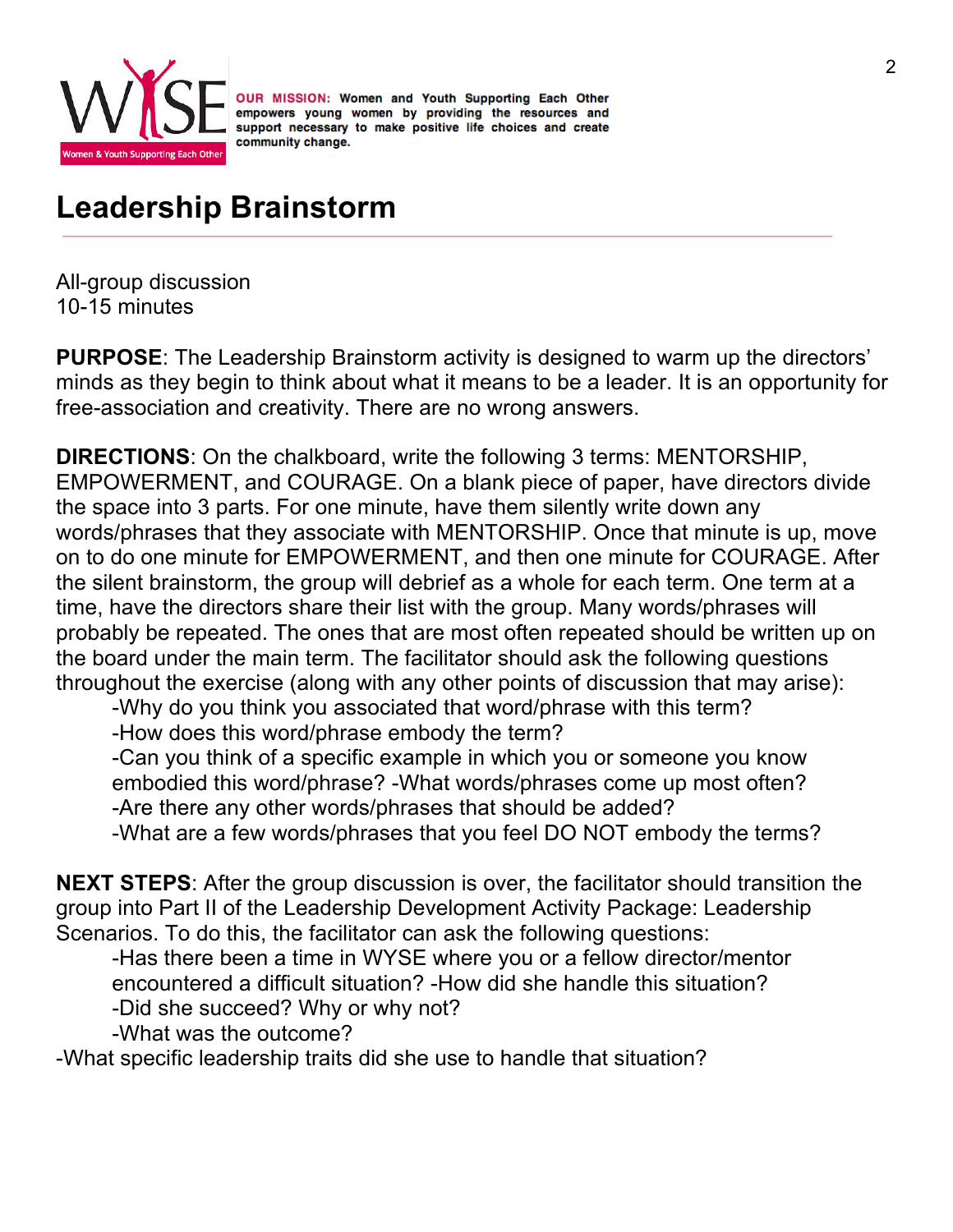

## **Leadership Scenarios (Role Play)**

**Overview:** Leadership Scenarios – and role play in general – is a great exercise to provide mentors with WYSE-specific dilemmas which require them to draw upon their problem solving skills, explore various options for handling difficult situations, and further develop the necessary leadership traits of a successful WYSE mentor.

**Directions:** Divide into small groups (2-3 people in each). Each group will be assigned one (or more, if time permits) of the scenario prompts below. The group must work together to figure out how to best solve the problem at hand (8-10 mins). Then each group must act out their scene for the others, reading aloud their scenario prompt first. After each group acts out their solution, the activity facilitator should debrief with the entire group by asking the following questions:

- What was most difficult about that situation?
- Why did you choose to handle the situation in that way?
- What traits of leadership did you rely on to make your decisions?
- Are there any other options you considered?
- What outside resources did you consider using (e.g. school counselor, WYSE Board, parent, etc.)?

## **EXAMPLE SCENARIOS:**

- Your branch is coming to the end of your second program year. Last year, the end-of-year banquet was held in the classroom with mentors and mentees. This year, mentors have voted that they would like to invite mentees' parents to the banquet, requiring a larger space, more food—a bigger budget. You didn't budget this into your annual allocation, but the Director Team agrees that this would be a great idea. How do you start raising money to put on the event that your mentors are looking forward to?
- You have received your first round of mentor applications—hooray! There are 25 applicants for 10 mentor slots. However, after reviewing the applications more closely, you notice that almost every applicant is from a Humanities major, only 2 applicants are Hispanic, and just 1 is black. You know that the majority of your mentees will be Hispanic or black. What do you do?
- It's midway through the fall semester and you have five members of the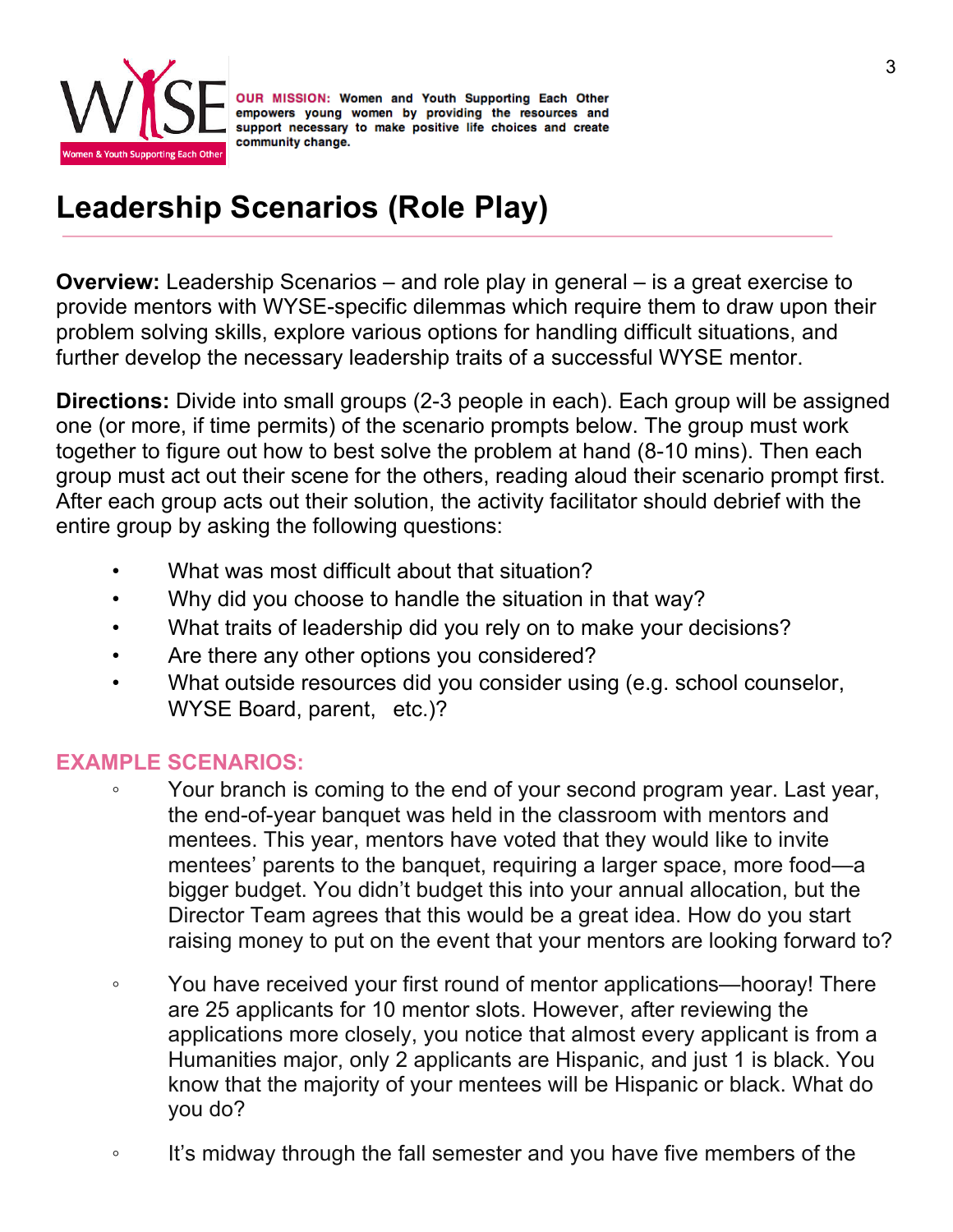

Director Team. You are about to start recruiting mentors and creating your session schedule. Seemingly out of nowhere, one of the directors tells the other members that she is too overwhelmed with her course load and will have to either take on fewer responsibilities or step off of the Director Team. As a team, what do you do?

- You have had two sessions in the semester so far. All 10 of your mentees attended the first two sessions and your mentors are really excited! However, at the third session, only three mentees show up. At session number four, just four mentees attend. Mentors are starting to get discouraged. You have mentees' permission forms but have not yet paired mentors with mentees. What do you do?
- During a particularly heavy session about discrimination, a mentee runs out of the classroom crying. You want the mentee to receive the support and space she needs to work through this moment. However, you also know that students are not allowed to be unaccompanied in the halls and that the vice principal, whose office is down the hall from the WYSE room, will likely punish the mentee if she gets caught. How do you advise her mentor? What do you do?
- After one session, a mentor tells you that her mentee arrived at session acting kind of strange and told the mentor that she thinks she might be pregnant. How do you respond to this situation?
- Before the session on violence against women, a mentee texts her mentor that she will be skipping session because "it hits too close to home." The mentor reports this to you. How do you respond to this situation?
- It's your week to lead session and you're really excited! During session everyone seems pretty interested in the topic and activities but there is one mentor who keeps having side conversations, texting on their phone and generally not paying attention. You are afraid that they are distracting mentees and other mentors from the session. How do you handle this situation?
- You are part of the WYSE Directive Team this year and together you have decided to hold a bake sale fundraiser to make money for an upcoming event. Directors are assigned their tasks, but as it gets closer to the day of the bake sale, one director (in charge of coordinating the donated goods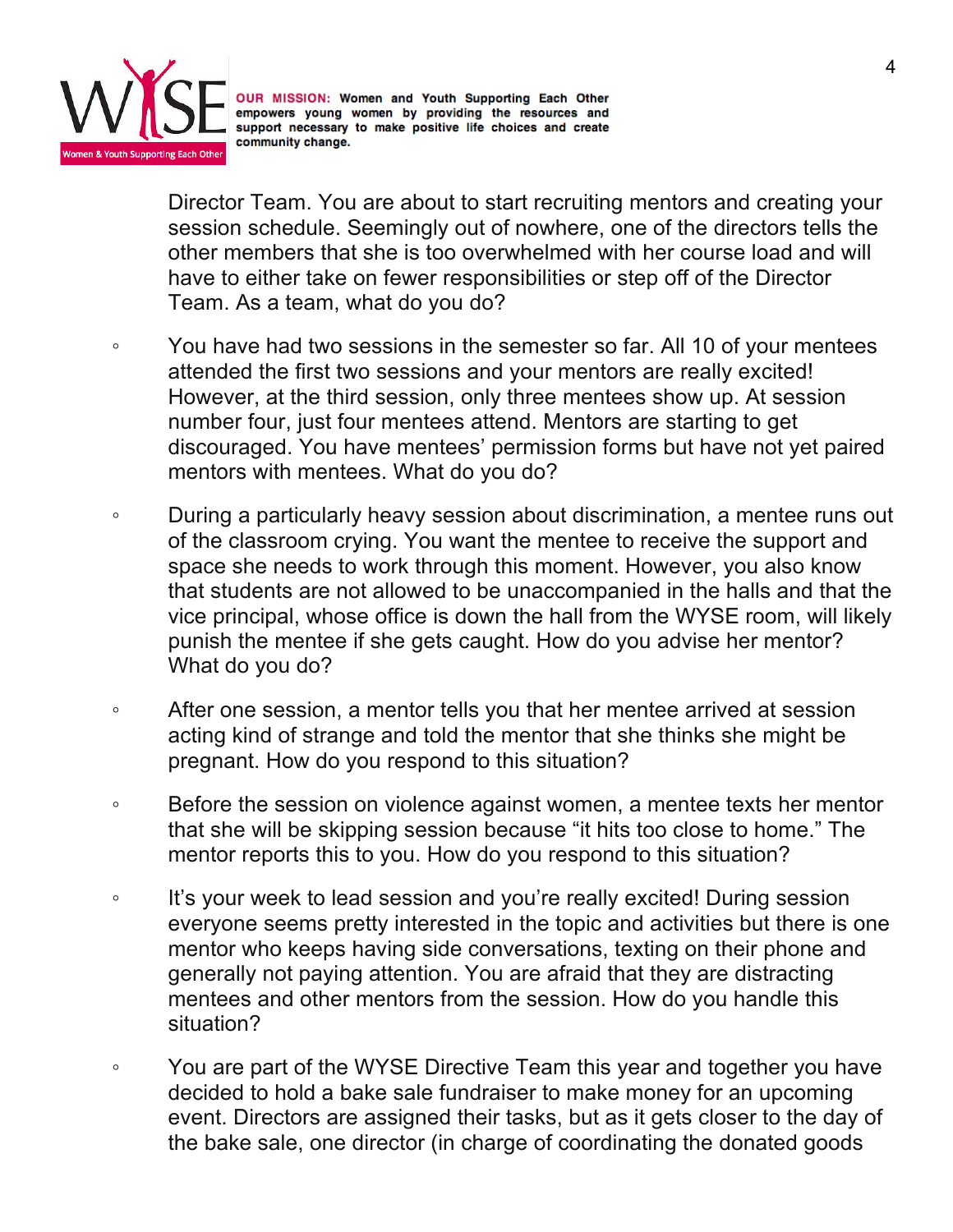

from mentors) has not responded to any emails, and none of the mentors seem to know what to do with their donations. This is your biggest fundraiser of the year, so you are concerned, but you don't want to step on the director's toes. How do you handle this situation?

- You have been assigned a big role as this year's Recruitment Director of WYSE! You start planning ahead, but then school starts, you have homework, tests, and other extracurriculars you need to do things for, too. You feel like you might not be able to manage all of your WYSE recruitment duties but you don't want to let your team down. How do you handle this situation?
- You have noticed at a few sessions that one of the mentors is using some inappropriate language in front of mentees (e.g. "that's gay," curse words, etc.). You don't want an ugly confrontation, but her behavior needs to stop. How do you handle this situation?

**NEXT STEPS:** Encourage the directors to continue discussing any larger issues that arise during this activity. Brainstorm a group list of the best ways that the situations were handled.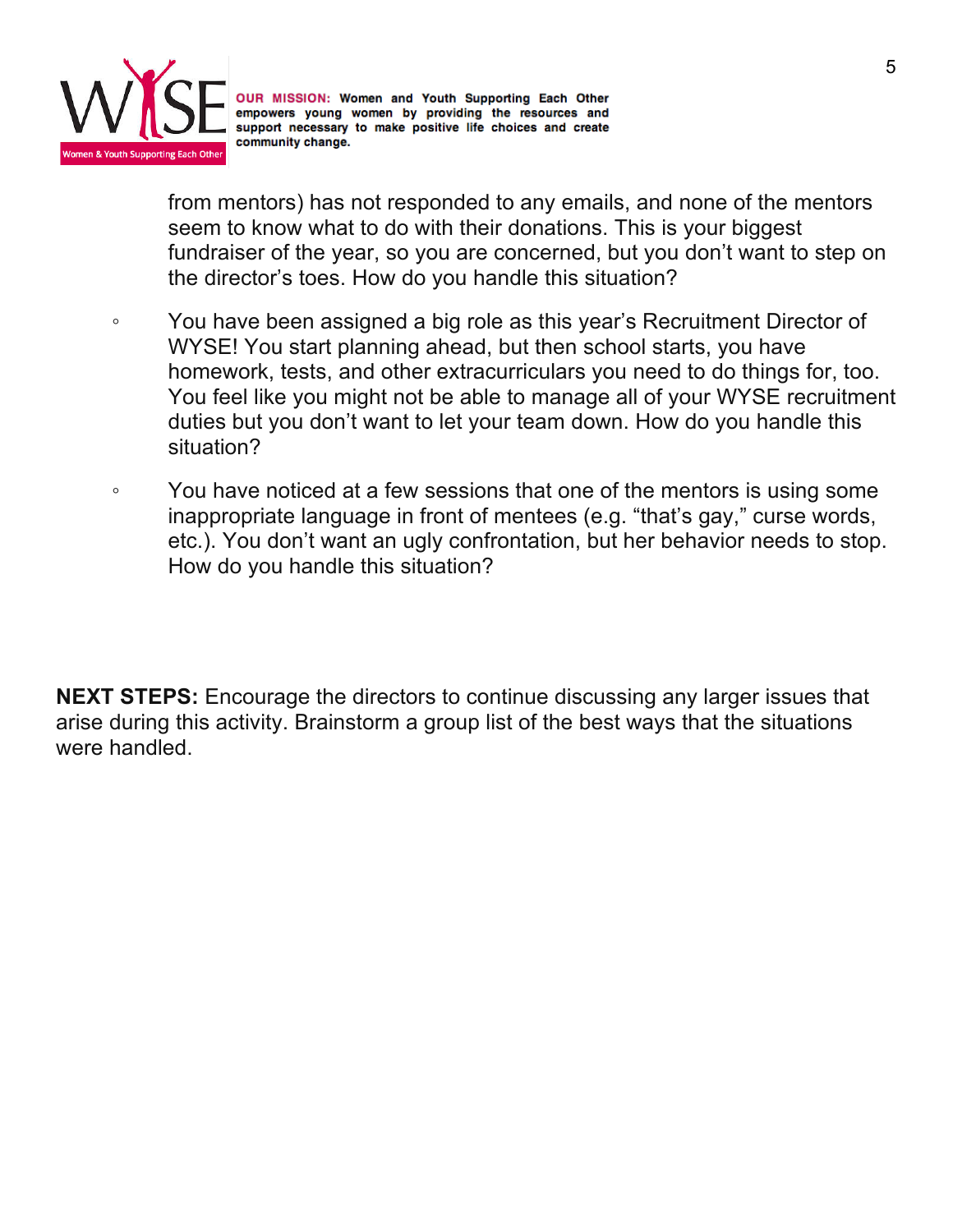

## **Activity: Reality Check**

**Objective**: To pinpoint actual leadership behavior and to set behavior goals

**Purpose:** This activity paints a picture of actual behavior and then helps the leader see how he or she can redistribute behavior.

#### **Activity Description**:

Have the participants think about what they actually do on a daily basis. Then ask them to draw generalizations about how they spend their leadership time. Each participant completes the Leadership Behavior Chart below (In pink).

You can follow up with full group or small group discussion. **The central question is this: Is your leadership behavior out of sync with the way that you feel an effective leader should be spending his or her energy?**

Think about your daily interaction with the people who you lead. Generally speaking, determine the actual behaviors that define that interaction. Using the list of behaviors below, determine the amount of time (in percentages) that you generally spend on each behavior. Then in the second column, determine what you feel would be ideal distribution of time (in percentages).

#### *Follow Up Questions*

Is there a gap between how you should spend your energy and how you actually spend it? Are there some behaviors that are taking up too much of your leadership time? Why? Are there some strategies that you can employ that would move you closer to your ideal distribution of behavior?

#### **Options:**

A. Some groups may want to calculate behavior totals to see how their peers are spending their energy.

#### **B. From the third column it is easy to move into a discussion about "ideal" leader distribution of energy.**

C**.** You may also use this same format with both meeting and team interaction.

**Added thoughts or considerations**: Since this activity helps participants see what they are actually doing, it helps them translate leadership theory into real behavior. **Once participants review their charts it is easier for them to design strategies to align their leadership behavior.**